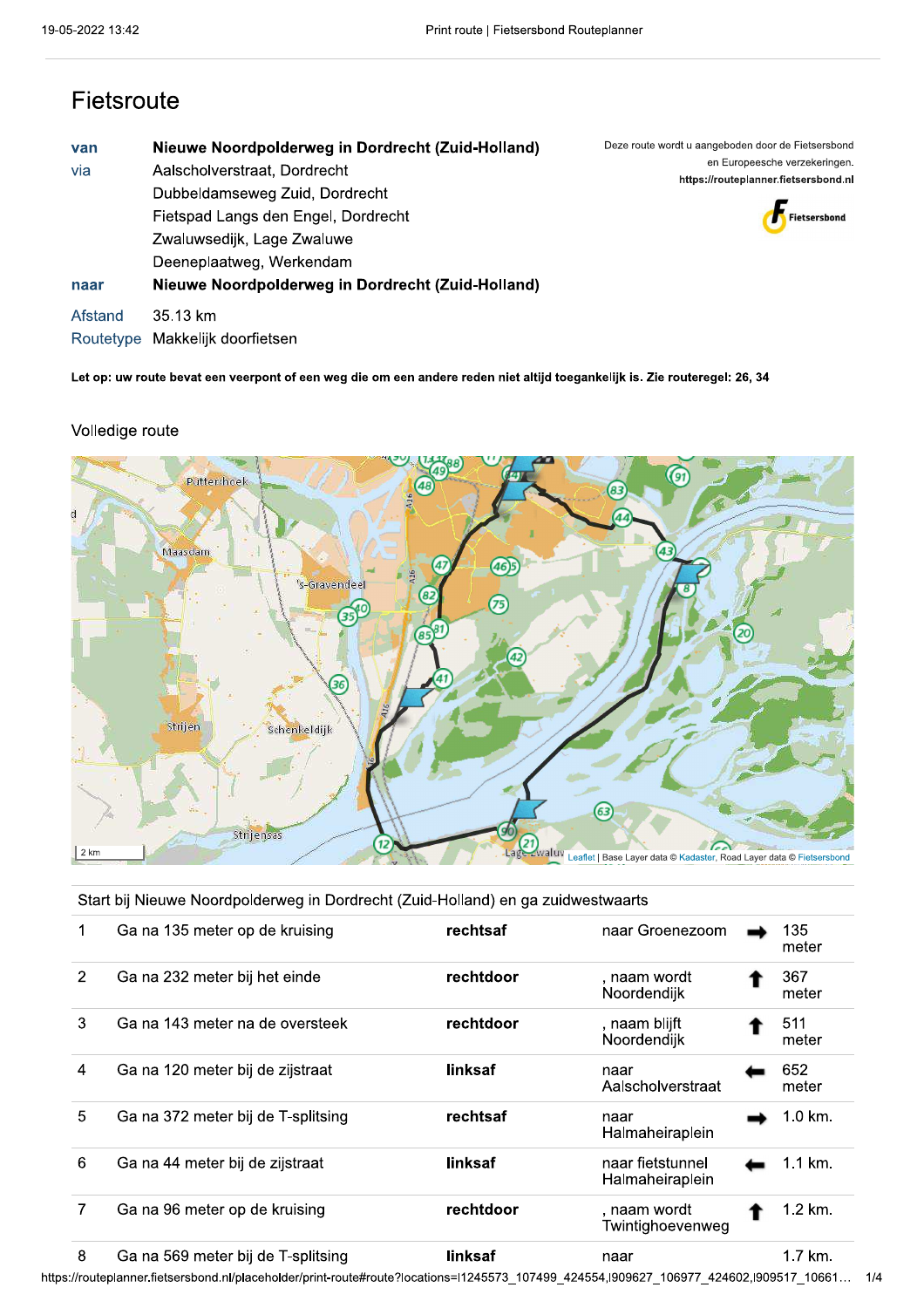Print route | Fietsersbond Routeplanner

|     | In dit routeonderdeel zit een Paaltje.                                                                                                                                                                                                                                                                                                                                                                                                                                                               |               | Dubbeldamseweg<br>Zuid                                                            |          |
|-----|------------------------------------------------------------------------------------------------------------------------------------------------------------------------------------------------------------------------------------------------------------------------------------------------------------------------------------------------------------------------------------------------------------------------------------------------------------------------------------------------------|---------------|-----------------------------------------------------------------------------------|----------|
| 9   | Ga na 268 meter bij het einde<br>In dit routeonderdeel zit een Paaltje.                                                                                                                                                                                                                                                                                                                                                                                                                              | rechtdoor     | , naam wordt<br>Dordwijklaan                                                      | 2.0 km.  |
| 10  | Ga na 79 meter op de kruising                                                                                                                                                                                                                                                                                                                                                                                                                                                                        | rechtsaf      | naar fietspad<br>oostzijde<br>Rondweg                                             | 2.1 km.  |
| 11  | Ga na 515 meter bij het kruispunt<br>Deze afslag is bij een Verkeerslicht.                                                                                                                                                                                                                                                                                                                                                                                                                           | schuin links  | , naam blijft<br>fietspad oostzijde<br>Rondweg                                    | 2.6 km.  |
| 12  | Ga na 1.5 km. bij het kruispunt                                                                                                                                                                                                                                                                                                                                                                                                                                                                      | schuin links  | , naam blijft<br>fietspad oostzijde<br>Rondweg                                    | 4.1 km.  |
| 13  | Ga na 919 meter op de kruising<br>In dit routeonderdeel zit een Dit is een gastadres van Vrienden<br>op de Fiets met de volgende beschrijving: Verblijftype:<br>Logeerkamer.                                                                                                                                                                                                                                                                                                                         | rechtdoor     | , naam wordt<br>Smitsweg                                                          | 5.1 km.  |
| 14  | Ga na 968 meter bij de T-splitsing                                                                                                                                                                                                                                                                                                                                                                                                                                                                   | schuin rechts | naar Wieldrechtse<br>Zeedijk                                                      | 6.1 km.  |
| 15  | Ga na 478 meter bij de zijstraat                                                                                                                                                                                                                                                                                                                                                                                                                                                                     | scherp links  | naar Zanddijk                                                                     | 6.5 km.  |
| 16  | Ga na 1.4 km. bij de zijstraat                                                                                                                                                                                                                                                                                                                                                                                                                                                                       | rechtsaf      | naar Nieuwe<br>Beerpolder                                                         | 7.9 km.  |
| 17  | Ga na 480 meter bij de zijstraat<br>Deze afslag is bij een weg met de volgende beschrijving:<br>Auto's, brommers en landbouwvoertuigen op fietspad.                                                                                                                                                                                                                                                                                                                                                  | schuin links  | naar fietspad<br>Langs den Engel                                                  | 8.4 km.  |
| 18  | Ga na 1.7 km. bij de Y-splitsing                                                                                                                                                                                                                                                                                                                                                                                                                                                                     | schuin rechts | naar Polder<br>Oudendijk                                                          | 10.1 km. |
| 19  | Ga na 1.5 km. bij de zijstraat                                                                                                                                                                                                                                                                                                                                                                                                                                                                       | rechtdoor     | , naam wordt<br><b>Buitendijk</b>                                                 | 11.6 km. |
| 20  | Ga na 1.3 km. bij het einde                                                                                                                                                                                                                                                                                                                                                                                                                                                                          | rechtdoor     | , naam wordt<br>Moerdijkbrug                                                      | 12.9 km. |
| 21  | Ga na 1.3 km. bij de zijstraat<br>Op deze weg komt u in de woonplaats Moerdijk.                                                                                                                                                                                                                                                                                                                                                                                                                      | linksaf       | naar Ketelpolder<br>Oost                                                          | 14.2 km. |
| 22  | Ga na 136 meter bij de T-splitsing                                                                                                                                                                                                                                                                                                                                                                                                                                                                   | rechtsaf      | naar Zwaluwsedijk                                                                 | 14.3 km. |
| 23  | Ga na 3.6 km. bij de T-splitsing<br>Op deze weg komt u in de woonplaats Lage Zwaluwe.                                                                                                                                                                                                                                                                                                                                                                                                                | schuin links  | naar<br>Nieuwlandsedijk                                                           | 17.9 km. |
| 24  | Ga na 33 meter bij de Y-splitsing                                                                                                                                                                                                                                                                                                                                                                                                                                                                    | schuin links  | naar<br>Biesboschweg                                                              | 18.0 km. |
| 25  | Ga na 413 meter bij de zijstraat                                                                                                                                                                                                                                                                                                                                                                                                                                                                     | schuin links  | , naam blijft<br>Biesboschweg                                                     | 18.4 km. |
| 15, | Ga na 76 meter bij kade                                                                                                                                                                                                                                                                                                                                                                                                                                                                              | schuin rechts | naar veerpont<br>over Amer Amer in<br>Lage Zwaluwe<br>(Altena, Noord-<br>Brabant) | 18.5 km. |
| 27  | Ga na 1.1 km. bij kade<br>In dit routeonderdeel zit een Veerpont met de volgende<br>beschrijving: Naam: Lage Zwaluwe - Biesbosch; Plaatsnaam:<br>Lage Zwaluwe, Werkendam-Biesbosch; Informatie: 0162 426<br>884 (Leeuweveerke); Type veer: Elektroveerboot;<br>Opmerkingen:<br>Vaartijden: 10:00 13:15 en 14:00 - 17:40 uur.<br>Een oversteek duurt 15 minuten.<br>Laatste afvaart Lage Zwaluwe: 17:20 uur,<br>laatste afvaart Biesbosch 17:40 uur.<br>Let op: betaling kan alleen via pin-betaling. | rechtdoor     | naar fietspad                                                                     | 19.6 km. |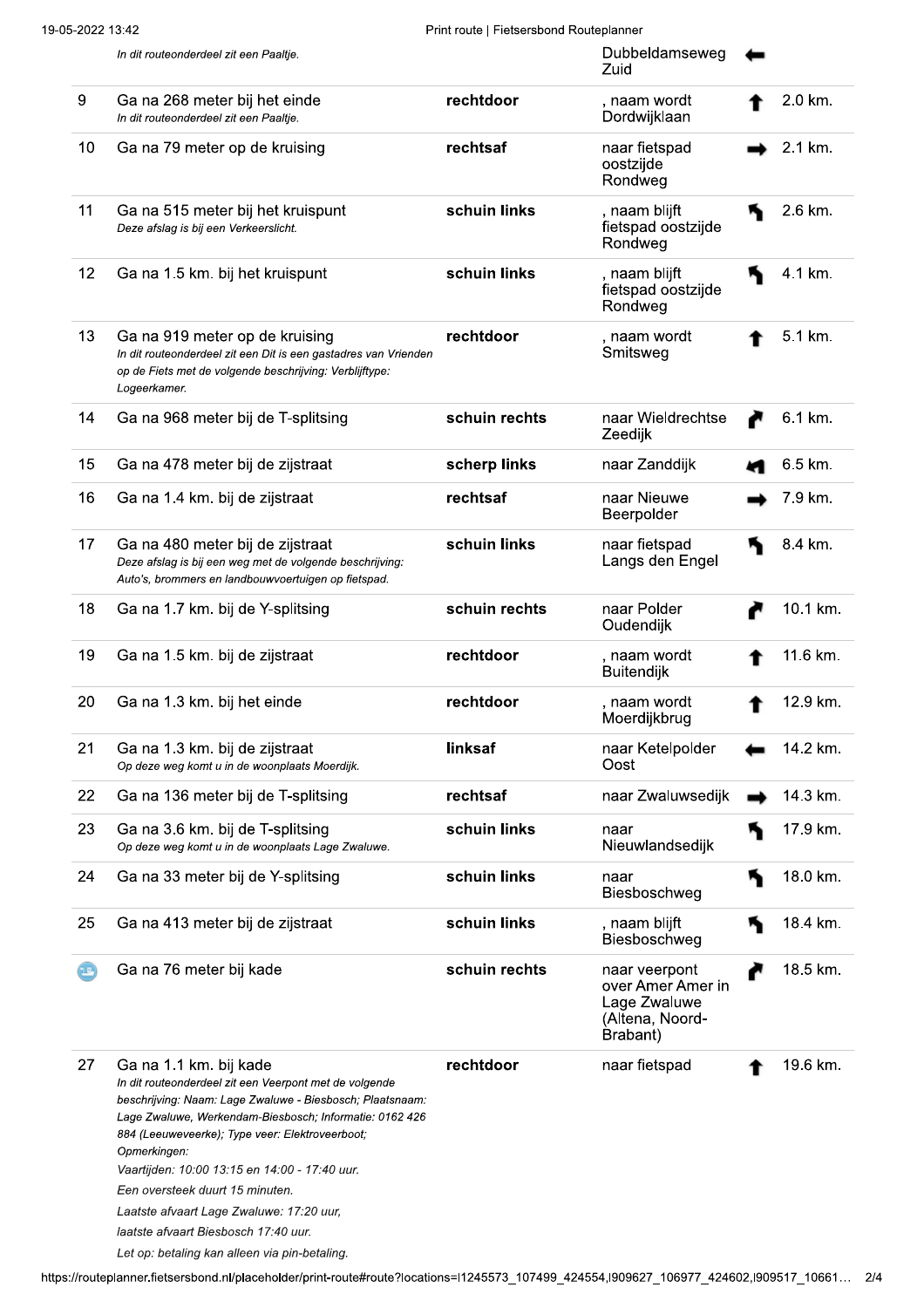|    | , en een Niet altijd toegankelijk.                                                                                                                                                                                                                                                                                                                                                                          |               |                                                                                                            |          |
|----|-------------------------------------------------------------------------------------------------------------------------------------------------------------------------------------------------------------------------------------------------------------------------------------------------------------------------------------------------------------------------------------------------------------|---------------|------------------------------------------------------------------------------------------------------------|----------|
| 28 | Ga na 31 meter bij het einde<br>Op deze weg komt u in de woonplaats Werkendam.                                                                                                                                                                                                                                                                                                                              | schuin rechts | naar<br>Deeneplaatweg                                                                                      | 19.6 km. |
| 29 | Ga na 7.2 km. bij de zijstraat                                                                                                                                                                                                                                                                                                                                                                              | rechtdoor     | , naam wordt<br>fietspad                                                                                   | 26.9 km. |
| 30 | Ga na 337 meter bij de T-splitsing<br>In dit routeonderdeel zit een Paaltje.                                                                                                                                                                                                                                                                                                                                | linksaf       | naar Spieringsluis                                                                                         | 27.2 km. |
| 31 | Ga na 346 meter bij de Y-splitsing                                                                                                                                                                                                                                                                                                                                                                          | rechtsaf      | , naam blijft<br>Spieringsluis                                                                             | 27.5 km. |
| 32 | Ga na 13 meter bij de 3-sprong                                                                                                                                                                                                                                                                                                                                                                              | scherp links  | naar fietspad<br>langs Bandijk                                                                             | 27.6 km. |
| 33 | Ga na 729 meter bij het kruispunt                                                                                                                                                                                                                                                                                                                                                                           | linksaf       | naar Veerweg                                                                                               | 28.3 km. |
|    | Ga na 528 meter bij kade                                                                                                                                                                                                                                                                                                                                                                                    | rechtdoor     | naar veerpont<br>over Nieuwe<br>Merwede Nieuwe<br>Merwede in<br>Werkendam<br>(Dordrecht, Zuid-<br>Holland) | 28.8 km. |
| 35 | Ga na 618 meter bij kade<br>Deze afslag is bij een weg met de volgende beschrijving:<br>op/afrit waterbus. In dit routeonderdeel zit een Niet altijd<br>toegankelijk, en een Veerpont met de volgende beschrijving:<br>Naam: Kop van t Land - Biesbosch Spieringpolder;<br>Plaatsnaam: Kop van t Land, Biesbosch Spieringpolder; Type<br>veer: Motorveerpont; Opmerkingen:<br>-De pont vaart 3x per uur vv. | rechtdoor     | naar<br>Provincialeweg                                                                                     | 29.4 km. |
| 36 | Ga na 47 meter bij het kruispunt<br>Op deze weg komt u in de woonplaats Dordrecht.                                                                                                                                                                                                                                                                                                                          | schuin links  | , naam blijft<br>Provincialeweg                                                                            | 29.5 km. |
| 37 | Ga na 32 meter bij het kruispunt                                                                                                                                                                                                                                                                                                                                                                            | rechtsaf      | naar Zeedijk                                                                                               | 29.5 km. |
| 38 | Ga na 2.2 km. bij de T-splitsing                                                                                                                                                                                                                                                                                                                                                                            | rechtsaf      | naar Noordendijk                                                                                           | 31.8 km. |
| 39 | Ga na 684 meter bij de Y-splitsing                                                                                                                                                                                                                                                                                                                                                                          | schuin rechts | naar fietspad                                                                                              | 32.5 km. |
| 40 | Ga na 15 meter bij de Y-splitsing                                                                                                                                                                                                                                                                                                                                                                           | schuin links  | naar Noordendijk                                                                                           | 32.5 km. |
| 41 | Ga na 1.0 km. bij de Y-splitsing                                                                                                                                                                                                                                                                                                                                                                            | schuin rechts | , naam blijft<br>Noordendijk                                                                               | 33.5 km. |
| 42 | Ga na 660 meter bij de T-splitsing                                                                                                                                                                                                                                                                                                                                                                          | rechtsaf      | naar Hastingsweg                                                                                           | 34.2 km. |
| 43 | Ga na 78 meter bij de rotonde                                                                                                                                                                                                                                                                                                                                                                               | scherp links  | naar Groenezoom                                                                                            | 34.3 km. |
| 44 | Ga na 618 meter op de kruising                                                                                                                                                                                                                                                                                                                                                                              | rechtsaf      | naar Nieuwe<br>Noordpolderweg                                                                              | 35.0 km. |

Kom na 135 meter bij het eindpunt van uw route 45

35.1 km.

## Deze route online bekijken

Scan de onderstaande qr-code met uw mobiele telefoon